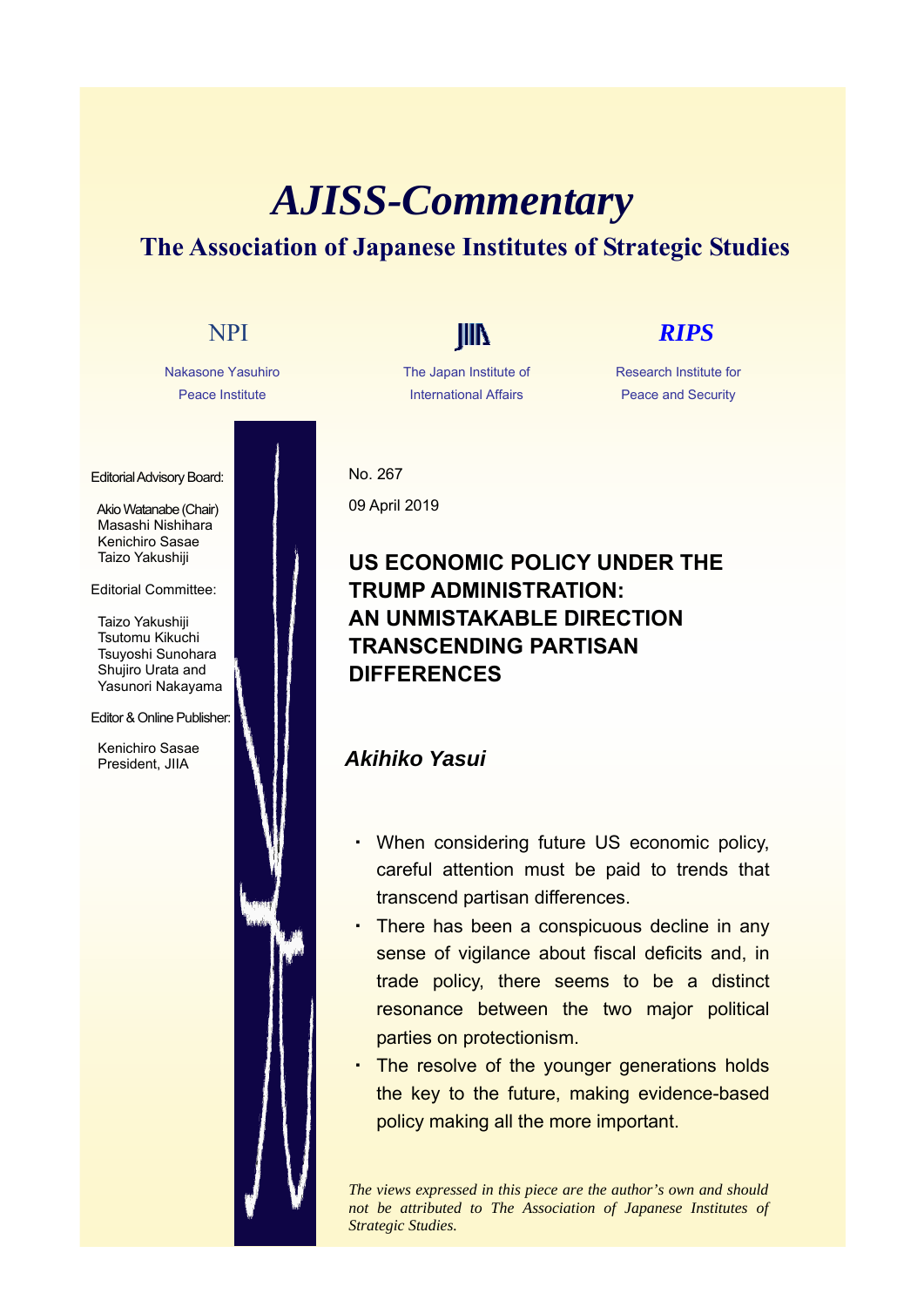The emergence of a "split Congress" from the 2018 midterm elections foreshadowed developments that would lead to a still greater intensification of partisan conflict in the US under the Trump administration. However, allowing these partisan disputes to distract from a closer look at economic policy could lead to misinterpretations of the US' future course, as it is in the areas of fiscal and trade policy that Republicans and Democrats have been moving in similar directions.

In fiscal policy, alarm over the fiscal deficit has been fading in both parties. The Republicans have traditionally been the party of "small government" but, under the Trump administration, they have played a role in expanding fiscal deficits. The tax reforms of 2017 and the raising of the spending caps in 2018 were both expansionary fiscal policies passed by a Congress in which the Republican Party held a majority in both houses.

At the same time, many of the candidates seeking the Democratic Party's nomination for the 2020 presidential election support policies such as the "Green New Deal" and "Medicare for All" that seem likely to produce an even wider fiscal deficit. With interest rates remaining low, not only the liberal wing of the Democratic Party that has long favored "big government" but even moderate Democrats who previously advocated for fiscal soundness are insisting that the risk posed by government debt is small.

In trade policy, there are indications that protectionism is resonating between President Trump and the Democratic Party. Having again become the majority party in the House of Representatives, the Democratic Party is more likely to criticize the laxity rather than the nature of the Trump administration's protectionist policies.

Republican members of Congress who are supporters of free trade have not been able to constrain President Trump's protectionism and, indeed, a sense of crisis regarding China as a rival for future technological hegemony is shared across party lines.

In both of these areas, it will be the resolve of the younger generations that will determine the country's direction. The generations born in or after 1981 already outnumber the baby-boomer generation, and the starring roles in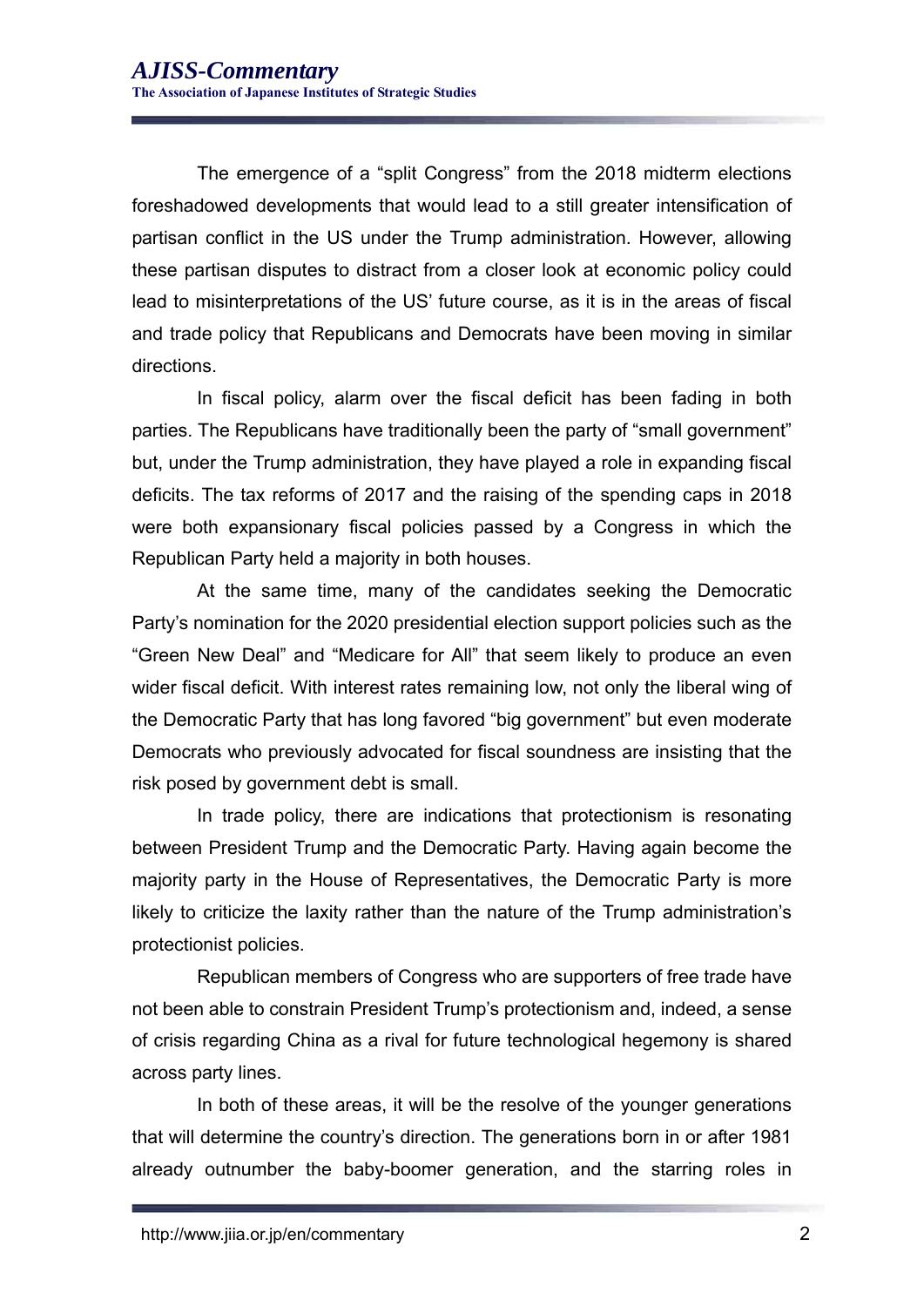deciding the future course of US policy are steadily shifting from one generation to the next.

The decisions facing the younger generations are not easy ones. The lack of serious concern about the fiscal deficit has made it easier to shoulder younger generations with the burden of repaying the national debt. On the other hand, excessive alarm over the fiscal deficit has blocked investment needed for improving productivity, and the younger generations will be the principal victims of any deleterious effects this will have on future living standards.

Public opinion polls on trade policy generally show the younger generations favorably disposed toward globalization. However, the younger generations have a keen awareness of inequality, strongly object to big corporations, and take great interest in "social justice". No matter how positive the younger generations may be toward globalization, an overriding interest in social justice could ultimately bring them to tolerate protectionist policies.

Presenting facts on which to base conclusions would be very useful for younger generations as they confront decisions. In trade policy, for instance, does the aspiration for social justice constitute a sufficient reason for the younger generations to accept protectionism? Is there really no way of tying the pursuit of free trade into the pursuit of social justice? Offering robust analyses on these questions would undoubtedly help the younger generations arrive at persuasive conclusions.

International cooperation must also not be overlooked. Japan and other countries face their own difficulties with regard to fiscal and trade policy. In fiscal policy, for instance, Japan's national debt level exceeds that of the US, and data from both Japan and the US as well as analyses of that data could prove useful references for both countries.

In the interest of more firmly establishing "evidence-based policy making", the US has been working to create an environment to facilitate data-sharing. By broadening the scope of these efforts and putting in place an environment conducive to sharing data and research findings internationally, measures could then be considered to reinforce the foundations of "evidence-based policy making". $\cancel{\mathbb{X}}$